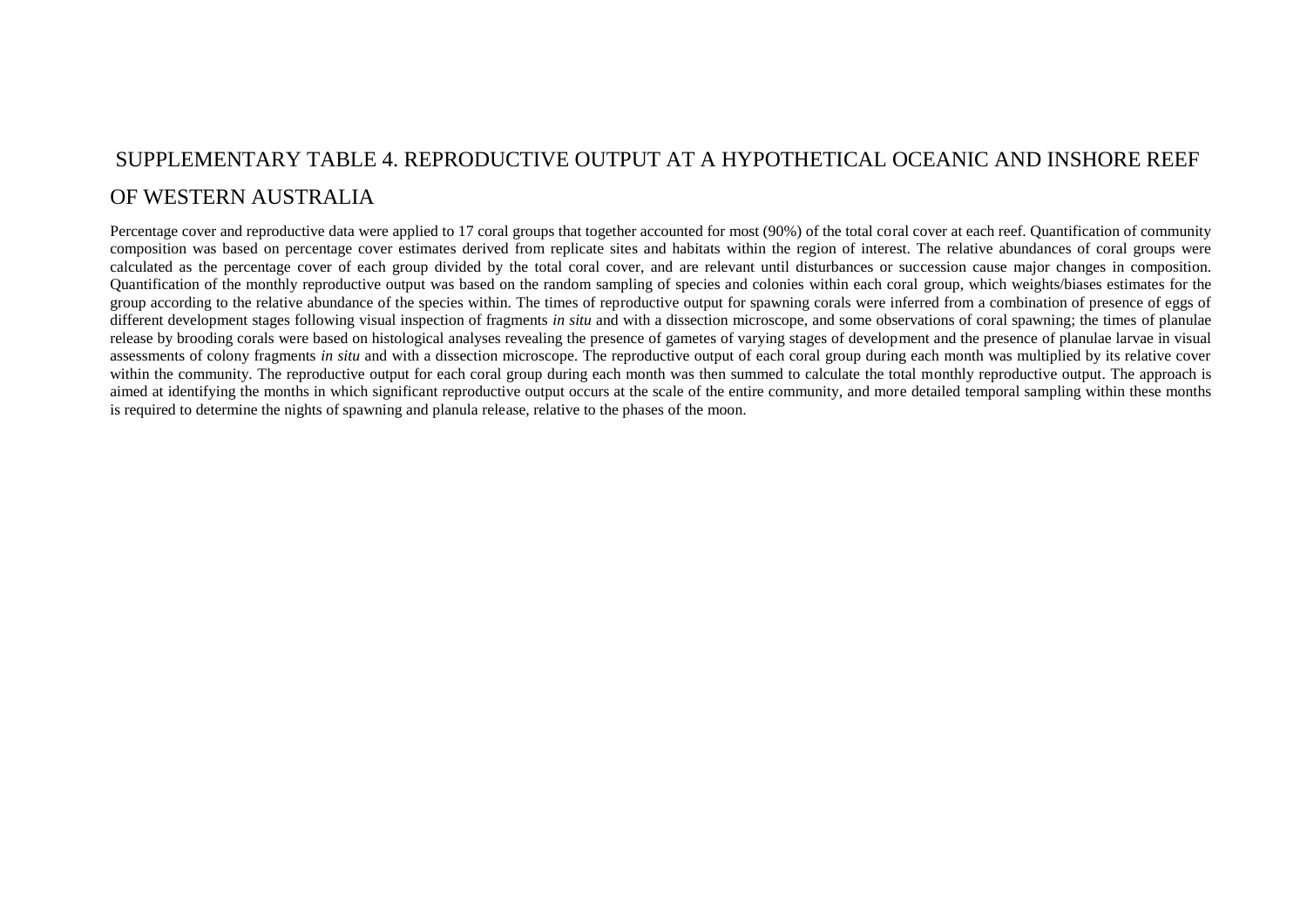| <b>Coral Group</b>             | Reproductive   | <b>Community Strucuture</b> |     |                | Percentage reproducing |                        |                |                |                |                   |                |              |                |                |              |              | Proportion reproductive output |                |             |  |                |                   |      |                       |       |                       |  |                     |              |
|--------------------------------|----------------|-----------------------------|-----|----------------|------------------------|------------------------|----------------|----------------|----------------|-------------------|----------------|--------------|----------------|----------------|--------------|--------------|--------------------------------|----------------|-------------|--|----------------|-------------------|------|-----------------------|-------|-----------------------|--|---------------------|--------------|
|                                | Mode           | Abs. cover Rel. cover       |     | $\mathsf{S}$   | $\circ$                | N <sub>D</sub>         | $\mathbf{J}$   | F              |                | M A               |                | $M$ J        | J              |                | $\mathsf{A}$ | <b>Total</b> | <sub>S</sub>                   | $\mathbf{o}$   | N<br>D      |  | $\blacksquare$ | F.                | M    | A                     | $M$ J |                       |  | A                   | <b>Total</b> |
| Poritidae                      |                |                             |     |                |                        |                        |                |                |                |                   |                |              |                |                |              |              |                                |                |             |  |                |                   |      |                       |       |                       |  |                     |              |
| Massive Porites                | Spawner        | 12                          | 0.1 | $\Omega$       |                        | 10 15 15 15 15 15      |                |                |                |                   | 10             | $\mathbf{5}$ | $\overline{0}$ | $\Omega$       | $\cap$       | 100          | 0.0                            |                | $1.3$ 2.0   |  |                | $2.0$ 2.0 2.0     | 2.0  | $1.3$ 0.7 0.0 0.0 0.0 |       |                       |  |                     |              |
|                                |                |                             |     |                |                        |                        |                |                |                |                   |                |              |                |                |              |              |                                |                |             |  |                |                   |      |                       |       |                       |  |                     |              |
| Acroporidae                    |                |                             |     |                |                        |                        |                |                |                |                   |                |              |                |                |              |              |                                |                |             |  |                |                   |      |                       |       |                       |  |                     |              |
| <b>Encrusting Montipora</b>    | Spawner        | 15                          | 0.2 | $\Omega$       | $\Omega$               | $\Omega$               | $\Omega$       | $\Omega$       | $\Omega$       | 95                | 5 <sup>1</sup> | $\mathbf{0}$ | $\overline{0}$ | $\Omega$       | $\Omega$     | 100          | 0.0                            |                | $0.0$ 0.0   |  |                | $0.0$ 0.0 0.0     | 15.8 |                       |       | $0.8$ 0.0 0.0 0.0 0.0 |  |                     |              |
| Branching / Hispidose Acropora | Spawner        | 5                           | 0.1 | $\overline{0}$ | 5                      | $\Omega$               | $\Omega$       | $\overline{0}$ | $\Omega$       | 90                | 5 <sup>5</sup> | $\mathbf 0$  | $\mathbf 0$    | $\overline{0}$ | $\Omega$     | 100          | 0.0                            |                | $0.3$ 0.0   |  | $0.0$ 0.0 0.0  |                   | 5.0  |                       |       | $0.3$ 0.0 0.0         |  | $0.0$ 0.0           |              |
| Corymbose / Digitate Acropora  | Spawner        | 11                          | 0.1 | $\overline{0}$ | 20                     | 2 <sup>1</sup>         | $\mathbf 0$    | $\overline{0}$ | $\Omega$       | 75                | $\overline{3}$ | $\mathbf 0$  | $\mathbf{0}$   | $\overline{0}$ | $\Omega$     | 100          | 0.0                            |                | $2.4 \ 0.2$ |  | $0.0$ 0.0 0.0  |                   | 9.2  |                       |       | $0.4$ 0.0 0.0 0.0 0.0 |  |                     |              |
| Table Acropora                 | Spawner        | 15                          | 0.2 | $\overline{0}$ | 30                     | $\overline{2}$         | $\mathbf{0}$   | $\overline{0}$ | $\overline{0}$ | 65                | $\overline{3}$ | $\mathbf{0}$ | $\mathbf{0}$   | $\overline{0}$ | $\Omega$     | 100          | 0.0                            |                | $5.0 \ 0.3$ |  |                | $0.0$ 0.0 0.0     | 10.8 |                       |       | $0.5$ 0.0 0.0 0.0 0.0 |  |                     |              |
| Faviidae                       |                |                             |     |                |                        |                        |                |                |                |                   |                |              |                |                |              |              |                                |                |             |  |                |                   |      |                       |       |                       |  |                     |              |
| Favia                          | Spawner        | 2 <sup>1</sup>              | 0.0 | $\overline{0}$ | 20                     | 5 <sup>1</sup>         | $\mathbf{0}$   | $\overline{0}$ | $\Omega$       | 70                | 5              | $\mathbf 0$  | $\overline{0}$ | $\overline{0}$ | $\Omega$     | 100          | 0.0                            |                | $0.4 \ 0.1$ |  | $0.0$ 0.0 0.0  |                   | 1.6  |                       |       | $0.1$ 0.0 0.0 0.0 0.0 |  |                     |              |
| Goniastrea                     | Spawner        | 5 <sup>1</sup>              | 0.1 | $\overline{0}$ | $\Omega$               | $\Omega$               | $\mathbf 0$    | $\Omega$       | $\Omega$       | 90                | 10             | $\mathbf 0$  | $\mathbf{0}$   | $\mathbf{0}$   | $\Omega$     | 100          | 0.0                            |                | $0.0$ 0.0   |  | $0.0$ 0.0 0.0  |                   | 5.0  |                       |       | $0.6$ 0.0 0.0         |  | $0.0$ 0.0           |              |
| Favites                        | Spawner        | 2 <sup>1</sup>              | 0.0 | $\overline{0}$ | 10                     | 5                      | $\mathbf 0$    | $\overline{0}$ | $\Omega$       | 80                | 5              | $\mathbf{0}$ | $\mathbf{0}$   | $\overline{0}$ | $\Omega$     | 100          | 0.0                            |                | $0.2$ 0.1   |  | $0.0$ 0.0 0.0  |                   | 1.8  |                       |       | $0.1$ 0.0 0.0 0.0 0.0 |  |                     |              |
| Playtayra                      | Spawner        | 2 <sup>1</sup>              | 0.0 | $\overline{0}$ | $\mathbf{0}$           | $\mathbf{0}$           | $\mathbf 0$    | $\overline{0}$ | $\Omega$       | 90                | 10             | $\mathbf{0}$ | $\mathbf{0}$   | $\mathbf{0}$   | $\Omega$     | 100          | 0.0                            |                | 0.0 0.0     |  | $0.0$ 0.0 0.0  |                   | 2.0  |                       |       | $0.2$ 0.0 0.0 0.0 0.0 |  |                     |              |
| Echinopora                     | Spawner        | 2 <sup>1</sup>              | 0.0 | $\overline{0}$ | $\mathbf{0}$           | $\mathbf{0}$           | $\mathbf{0}$   | $\overline{0}$ | $\overline{0}$ | -90               | 10             | $\mathbf{0}$ | $\mathbf{0}$   | $\overline{0}$ |              | 100          | 0.0                            |                | $0.0$ 0.0   |  | $0.0$ 0.0 0.0  |                   | 2.0  |                       |       | $0.2$ 0.0 0.0 0.0 0.0 |  |                     |              |
| Pocilloporidae                 |                |                             |     |                |                        |                        |                |                |                |                   |                |              |                |                |              |              |                                |                |             |  |                |                   |      |                       |       |                       |  |                     |              |
| Pocillopora                    | Spawner        | 2 <sup>1</sup>              | 0.0 |                |                        | $0 \ 25 \ 25$          | $\overline{0}$ | $\overline{0}$ | $\overline{0}$ | 25                | 25             | $\mathbf{0}$ | $\overline{0}$ | $\overline{0}$ | $\Omega$     | 100          | 0.0                            |                | $0.6$ 0.6   |  | $0.0$ 0.0 0.0  |                   | 0.6  |                       |       | $0.6$ 0.0 0.0 0.0 0.0 |  |                     |              |
| Agariciidae                    |                |                             |     |                |                        |                        |                |                |                |                   |                |              |                |                |              |              |                                |                |             |  |                |                   |      |                       |       |                       |  |                     |              |
| Pavona                         | Spawner        | $\Omega$                    | 0.0 | $\Omega$       | $\Omega$               | $\overline{0}$         | $\mathbf{0}$   | $\overline{0}$ | $\Omega$       | 40                | 60             | $\Omega$     | $\overline{0}$ | $\Omega$       | $\Omega$     | 100          | 0.0                            |                | $0.0$ 0.0   |  | $0.0$ 0.0 0.0  |                   | 0.0  |                       |       | $0.0$ 0.0 0.0 0.0 0.0 |  |                     |              |
| Dendrophylliidae               |                |                             |     |                |                        |                        |                |                |                |                   |                |              |                |                |              |              |                                |                |             |  |                |                   |      |                       |       |                       |  |                     |              |
| Turbinaria                     | Spawner        | $\Omega$                    | 0.0 |                |                        | $0$ 10 10 10 10        |                |                |                | $10\vert 20\vert$ | 20             | 10           | $\overline{0}$ | $\Omega$       |              | 100          | 0.0                            |                | $0.0\, 0.0$ |  | $0.0$ 0.0 0.0  |                   | 0.0  |                       |       | $0.0$ 0.0 0.0 0.0 0.0 |  |                     |              |
| Acroporidae                    |                |                             |     |                |                        |                        |                |                |                |                   |                |              |                |                |              |              |                                |                |             |  |                |                   |      |                       |       |                       |  |                     |              |
| Isopora                        | <b>Brooder</b> | 10                          | 0.1 |                |                        | $5 \ 15 \ 15$          | 10             | 10             | 10             | 15                | 15             | 5            | $\overline{0}$ | $\Omega$       | $\Omega$     | 100          | 0.6                            | $1.7$ 1.7      |             |  |                | $1.1$ $1.1$ $1.1$ | 1.7  | $1.7$ 0.6 0.0 0.0 0.0 |       |                       |  |                     |              |
| Seriatopora                    | <b>Brooder</b> | 3                           | 0.0 | 5 <sup>1</sup> | 15                     | 15                     | 10             | 10             | 10             | 15                | 15             | 5            | $\mathbf{0}$   | $\overline{0}$ | $\Omega$     | 100          | 0.2                            |                | $0.5$ 0.5   |  | $0.3$ 0.3 0.3  |                   | 0.5  |                       |       | $0.5$ 0.2 0.0 0.0 0.0 |  |                     |              |
| Stylophora                     | <b>Brooder</b> | 2                           | 0.0 | 5 <sup>1</sup> | 15                     | 15                     | 10             | 10             | 10             | 15                | 15             | -5           | $\Omega$       | $\Omega$       | $\Omega$     | 100          | 0.1                            |                | $0.3$ 0.3   |  | $0.2$ 0.2 0.2  |                   | 0.3  |                       |       | $0.3$ 0.1 0.0 0.0 0.0 |  |                     |              |
| Pocillopora                    | <b>Brooder</b> | 2 <sup>1</sup>              | 0.0 |                |                        | 5 15 15 10 10 10 15 15 |                |                |                |                   |                | 5            | $\overline{0}$ | $\Omega$       |              | 100          | 0.1                            |                | $0.3$ 0.3   |  |                | $0.2$ 0.2 0.2     | 0.3  |                       |       | $0.3$ 0.1 0.0 0.0 0.0 |  |                     |              |
| Total                          |                | 90                          | 1   |                |                        |                        |                |                |                |                   |                |              |                |                |              |              |                                | $0.9$ 13.1 6.2 |             |  | 3.9 3.9 3.9    |                   | 58.6 |                       |       |                       |  | 7.9 1.6 0.0 0.0 0.0 | 100          |